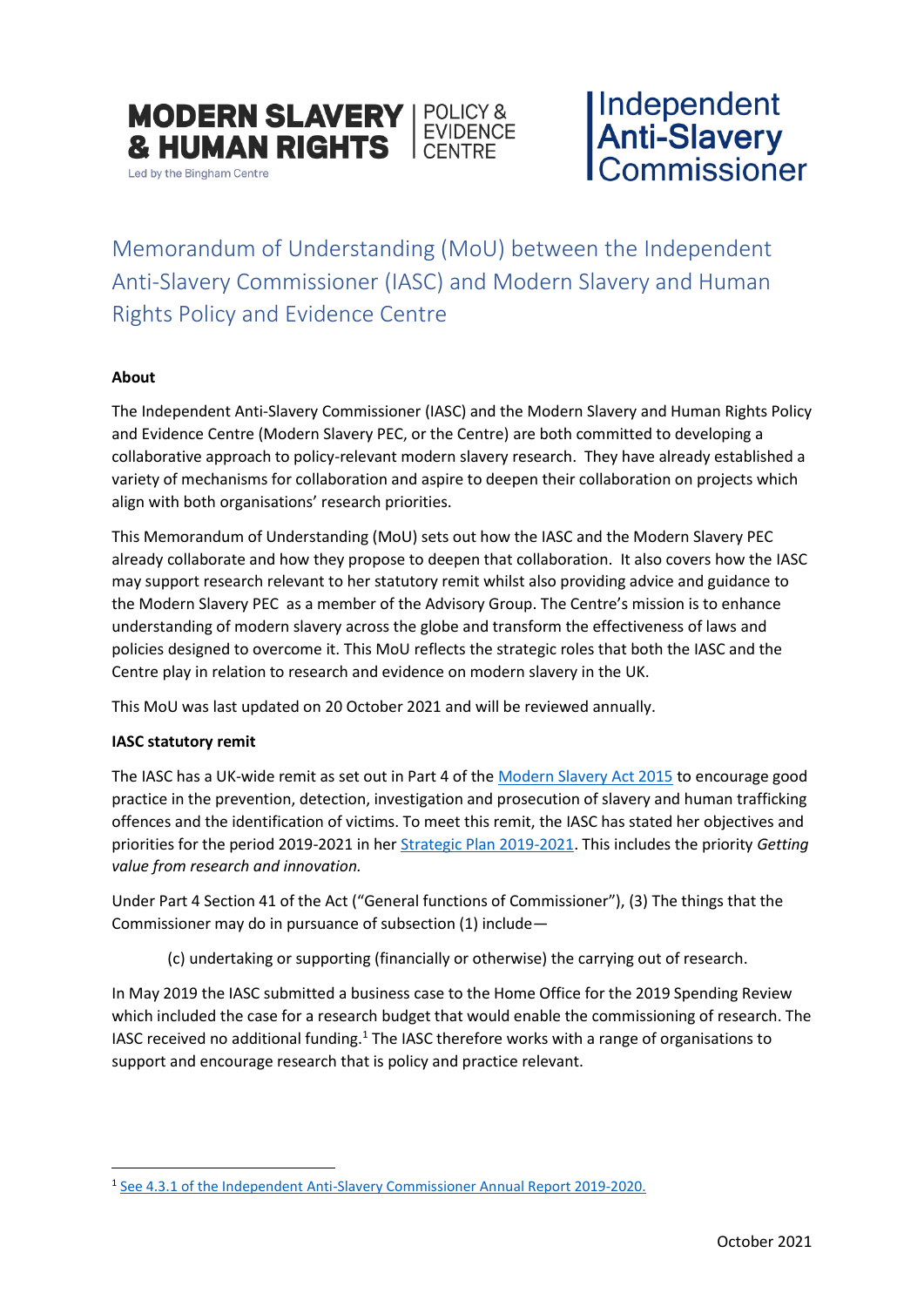

# Independent<br>**Anti-Slavery**<br>Commissioner

# **IASC and Modern Slavery PEC**

The [Modern Slavery P](https://modernslaverypec.org/research-projects/source-countries-trafficking-uk)EC is a consortium of universities and Independent Research Organisations, funded and actively supported by the Arts and Humanities Research Council (AHRC), with input from the Economic and Social Research Council (ESRC), with funding awarded by UK Research and Innovation (UKRI) from the Strategic Priorities Fund as a result of collaboration with the UK Home Office. The Modern Slavery PEC's approach to commissioning research is set out in the Modern Slavery PEC [Strategy,](https://modernslaverypec.org/resources/strategy) published in April 2021.

The IASC is an 'ex officio' member of the Modern Slavery PEC Advisory Group, offering advice and guidance to the Centre's Senior Management Board. In addition, the IASC and her team supports the work of the Centre's core team via monthly stakeholder update meetings. The IASC is committed to supporting the Modern Slavery PEC as set out in the IASC Strategic Plan (2019-2021): "I will be an active member of the Centre's advisory board and will promote the use of their research findings to inform policy."<sup>2</sup> The IASC also sets out how the Centre's research priorities align with the IASC strategic priorities in the Annual Report 2019-2020.<sup>3</sup> The IASC Office Research and Innovation Lead sits on the Centre's Research Co-ordination Group, which supports the strategic management of the Centre's research portfolio.

As a member of the Modern Slavery PEC's Advisory Group, the IASC is covered by the Centre's Framework for Managing Conflicts of Interest, which supports a proportionate, transparent and scrutable process for managing conflicts of interest.

# **Research support protocol**

As set out in her statutory remit and strategic plan, the IASC has a focus on developing strategic partnerships to support policy and practice relevant research. Thi[s online form](https://forms.office.com/Pages/ResponsePage.aspx?id=DQSIkWdsW0yxEjajBLZtrQAAAAAAAAAAAANAASSOZGRUNE8yNVdaMzYzVURKREVWQkJTSUo2ODZMUy4u) outlines the IASC approach to research requests to the office and has been developed in consultation with the IASC Advisory Panel.

The IASC position in relation to considering support for any research bid is predicated on whether research aligns with the strategic plan and meets a specific evidence gap. Formal or informal support (including letters of support) sets out why there is a need for research on a particular theme and does not offer support for specific funding bids. The IASC position in relation to supporting Modern Slavery PEC-funded research bids reflects the same approach.

IASC "support" equates to in-kind/soft support and is not financial. Research support may include:

- Co-design of project objectives
- Collaboration through research project lifetime
- Feedback on research themes and methodology
- Contribution to stakeholder working group meetings

<sup>&</sup>lt;sup>2</sup> See 4.3.3 [of the Independent Anti-Slavery Commissioner Annual Report 2019-2020.](https://www.antislaverycommissioner.co.uk/media/1329/independent-anti-slavery-commissioners-strategic-plan-19-21-screen-readable.pdf)

<sup>&</sup>lt;sup>3</sup> See 4.3.10 [of the Independent Anti-Slavery Commissioner Annual Report 2019-2020.](https://www.antislaverycommissioner.co.uk/media/1461/ccs207_ccs0520602790-001_iasc_annual-report-2019-2020_e-laying.pdf)